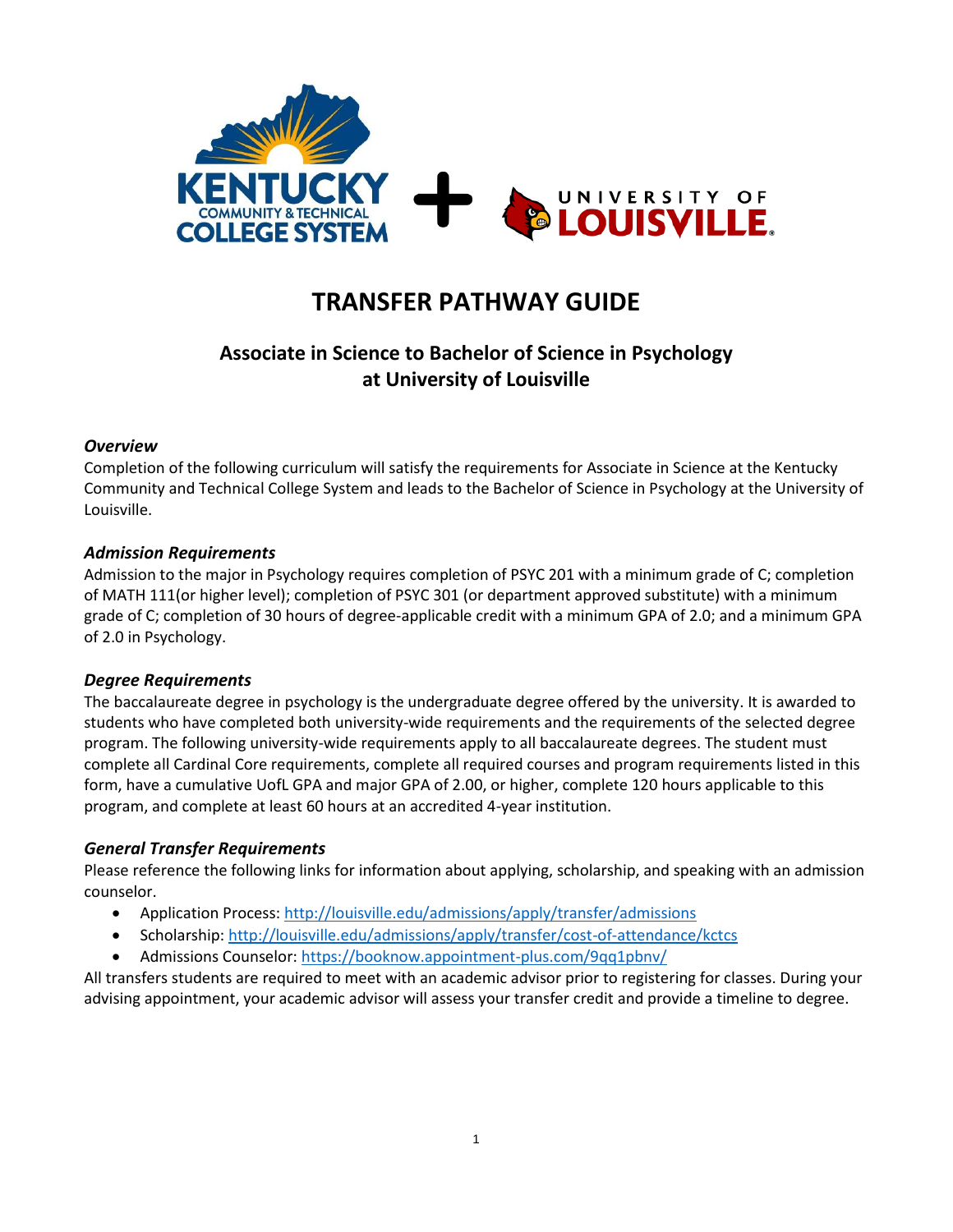## **KCTCS AS to University of Louisville BS in Psychology Checklist**

## **Kentucky Community and Technical College System**

| <b>KCTCS Course</b> | <b>Course or Category</b>              | UofL<br><b>Credits</b><br><b>Course</b> |                    | <b>Completed</b> |
|---------------------|----------------------------------------|-----------------------------------------|--------------------|------------------|
| <b>ENG 101</b>      | <b>WRITING I</b>                       | 3                                       | <b>ENGL 101</b>    |                  |
| <b>ENG 102</b>      | <b>WRITING II</b>                      | 3                                       | <b>ENGL 102</b>    |                  |
| COM XXX             | <b>ORAL COMMUNICATION-</b>             |                                         | COM 111 or COM     |                  |
|                     | RECOMMENDED COM 181 OR COM<br>252)     | 3                                       | 115                |                  |
| <b>PSY 110</b>      | <b>General Psychology</b>              | 3                                       | <b>PSYC 201</b>    |                  |
| TBS XXX             | SOCIAL AND BEHAVIORAL SCIENCE          | 3                                       | <b>SBS XXX</b>     |                  |
| <b>HIS XXX</b>      | <b>HERITAGE COURSE-RECOMMENDED:</b>    | 3                                       | HIST 101, 102, 211 |                  |
|                     | HIS 101, HIS 102, HIS 108, HIS 109     |                                         | or 212             |                  |
| TBS XXX             | ART AND HUMANITIES                     | 3                                       | A/H XXX            |                  |
| CHE 170/175         | General College Chemistry I w/lab      | 5                                       | CHEM 201/CHEM      |                  |
|                     |                                        |                                         | 207                |                  |
| BIO 150/151         | Principles of Biology I w/lab          | 5                                       | BIOL 240/BIOL      |                  |
|                     |                                        |                                         | 200X               |                  |
| <b>MAT 150</b>      | College Algebra*                       | 3                                       | <b>MATH 111</b>    |                  |
| <b>MAT 155</b>      | Trigonometry *                         | 3                                       | <b>MATH 112</b>    |                  |
|                     | <b>Subtotal General Education Core</b> |                                         |                    |                  |
|                     | <b>Courses</b>                         | 37                                      |                    |                  |

**Category 1: KCTCS General Education Core Requirements (37 hours)**

TBS XXX means to be selected by KCTCS student.

TBD XXX means to be determined by University of Louisville based on course selected.

\*ACT/SAT scores can be used for placement into MAT 175

One of these courses must be selected from the KCTCS identified Cultural Studies course list, indicate by placing (CS) next to the course name in Category 1 or 2 table.

#### **Category 2: KCTCS AS Requirements (6 hours)**

| <b>KCTCS Course</b> | <b>Course or Category</b>                           | <b>Credits</b> | UofL<br><b>Course</b>    | <b>Completed</b> |
|---------------------|-----------------------------------------------------|----------------|--------------------------|------------------|
| BIO 152/153         | Principles of Biology II w/lab                      |                | <b>BIOL 242/BIOL 244</b> |                  |
| CHE 180/185         | General College Chemistry II w/lab                  | 5              | CHEM 202/CHEM<br>208/209 |                  |
|                     | <b>Subtotal AA/AS Requirement</b><br><b>Courses</b> | 10             |                          |                  |

## **Category 3: KCTCS Electives (21 hours)**

| <b>KCTCS</b><br>Course | <b>Course or Category</b>        | <b>Credits</b> | UofL<br><b>Course</b> | <b>Completed</b> |
|------------------------|----------------------------------|----------------|-----------------------|------------------|
| <b>CIT 105</b>         | Digital Literacy or IC3 Test out | $0 - 3$        | Gen. Elect. XXX       |                  |
| <b>FYE 105</b>         | <b>First-Year Experience</b>     |                | <b>GEN 100</b>        |                  |
| <b>PSY 223</b>         | Developmental Psychology         |                | <b>PSYC 306</b>       |                  |
| <b>MAT 175</b>         | Calculus I (see pre-requisites)  |                | <b>MATH 205</b>       |                  |